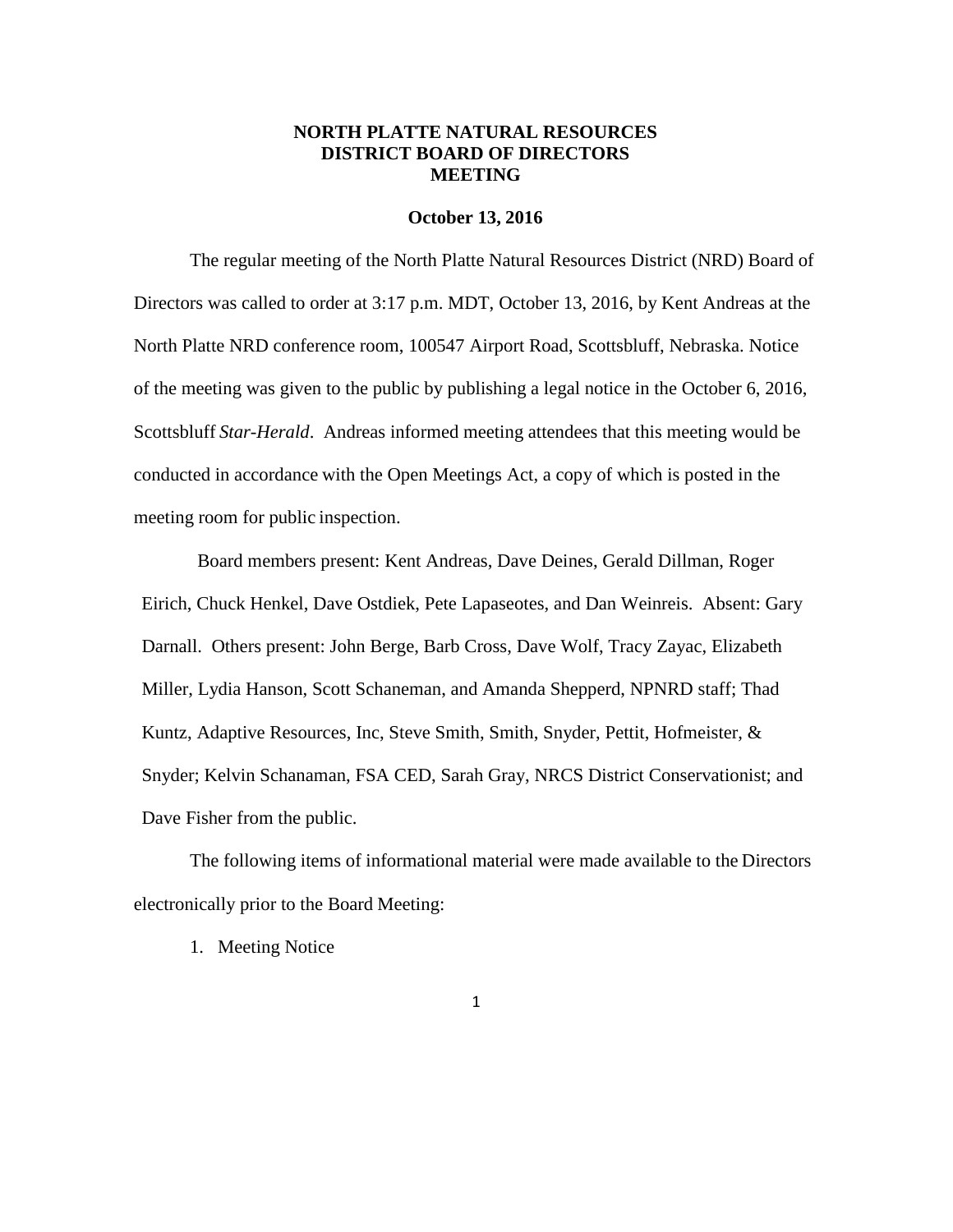- 2. Agenda
- 3. Meeting Notice (Special)
- 4. Draft Agenda
- 5. Minutes, North Platte Natural Resources District Board of Directors Meeting, dated September 8, 2016.
- 6. Treasurer's Report (Preliminary)

The following items were provided to the Directors at the Board Meeting:

- 1. Agenda
- 2. Minutes, North Platte Natural Resources District Board of Directors Meeting, September 8, 2016.
- 3. Treasurer's Report
- 4. Manager's Report
- 5. DRAFT, Letter to Don Krause, dated October 14, 2016, regarding clarification of CNPPID's request for involvement in the WWUMM Internal Model Review.
- 6. City of Gering's Easement Agreement.
- 7. NPNRD Variances Rules for Consideration.
- 8. USDA Service Center Employee Biographical Sketch, by Sarah Gray.

## **3. Approval of Minutes of Previous Meetings**

The Board reviewed the minutes of the September 8, 2016, regular Board meeting.

Moved by Eirich, seconded by Henkel, to approve the minutes of the September 8, 2016,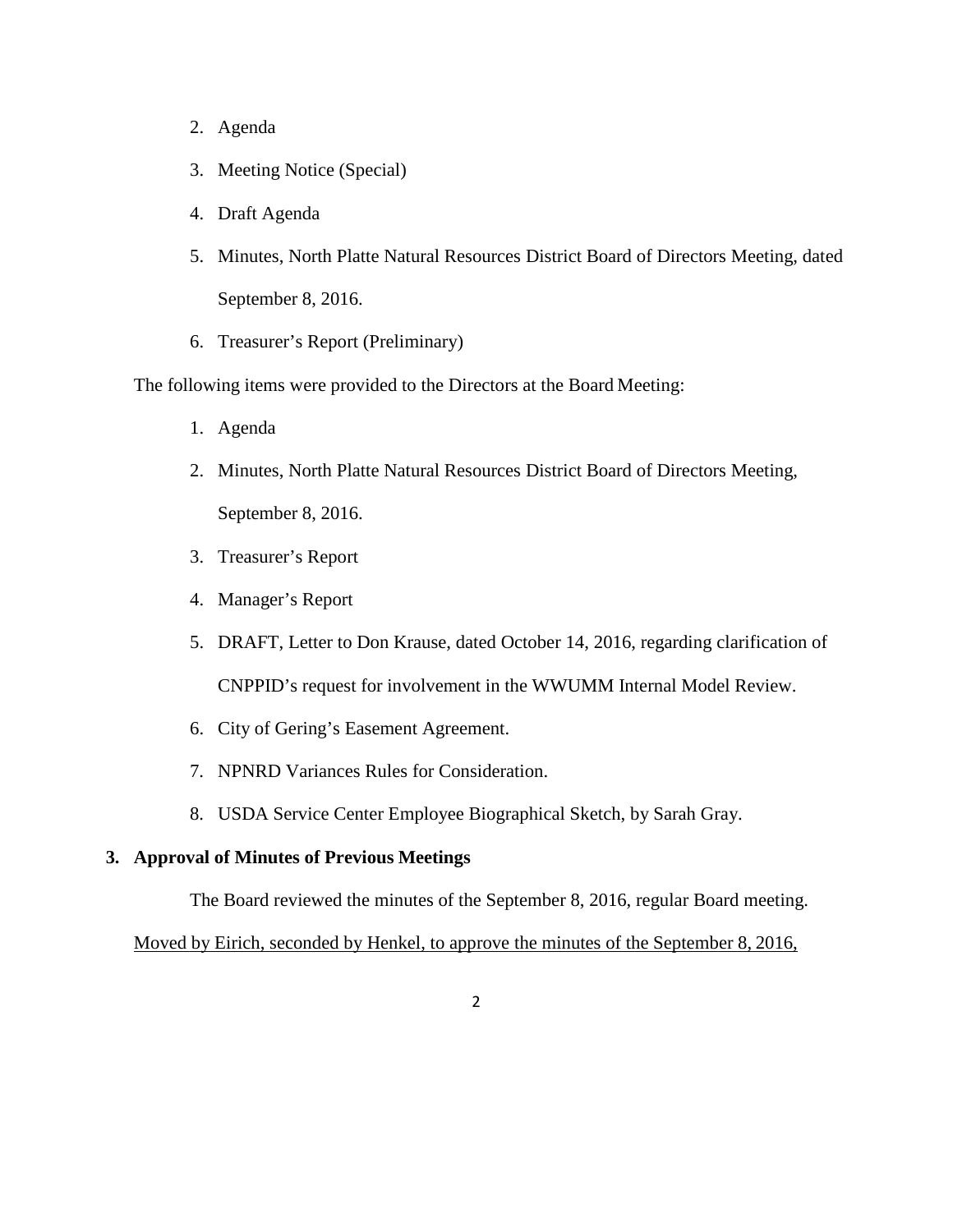## regular Board meeting. Motion passed.

Ayes: Andreas, Deines, Dillman, Eirich, Henkel, Lapaseotes, Ostdiek, Weinreis Nay: None Abstain: None Absent: Darnall

## **4. Treasurer's Report and Accounts Payable**

Dave Ostdiek reviewed the Treasurer's report. Moved by Weinreis, seconded by Eirich,

#### to accept the Treasurer's report and pay the bills as listed. Motion passed.

Ayes: Andreas, Deines, Dillman, Eirich, Henkel, Lapaseotes, Ostdiek, Weinreis

Nay: None

Abstain: None

Absent: Darnall

## **5. Comments from the Public**

Dave Fisher thanked Berge and Lapaseotes for being on the discussion panel for the documentary Thirsty Land. He mentioned that California has lined their canals and empty rivers, while our area has unlined canals and water in the river. Our canals also provide recharge for our aquifers. We need to protect our water system, so we will have water for agricultural and wildlife.

#### **6. Manager's Report**

Berge reported the budget and levy information from the October meeting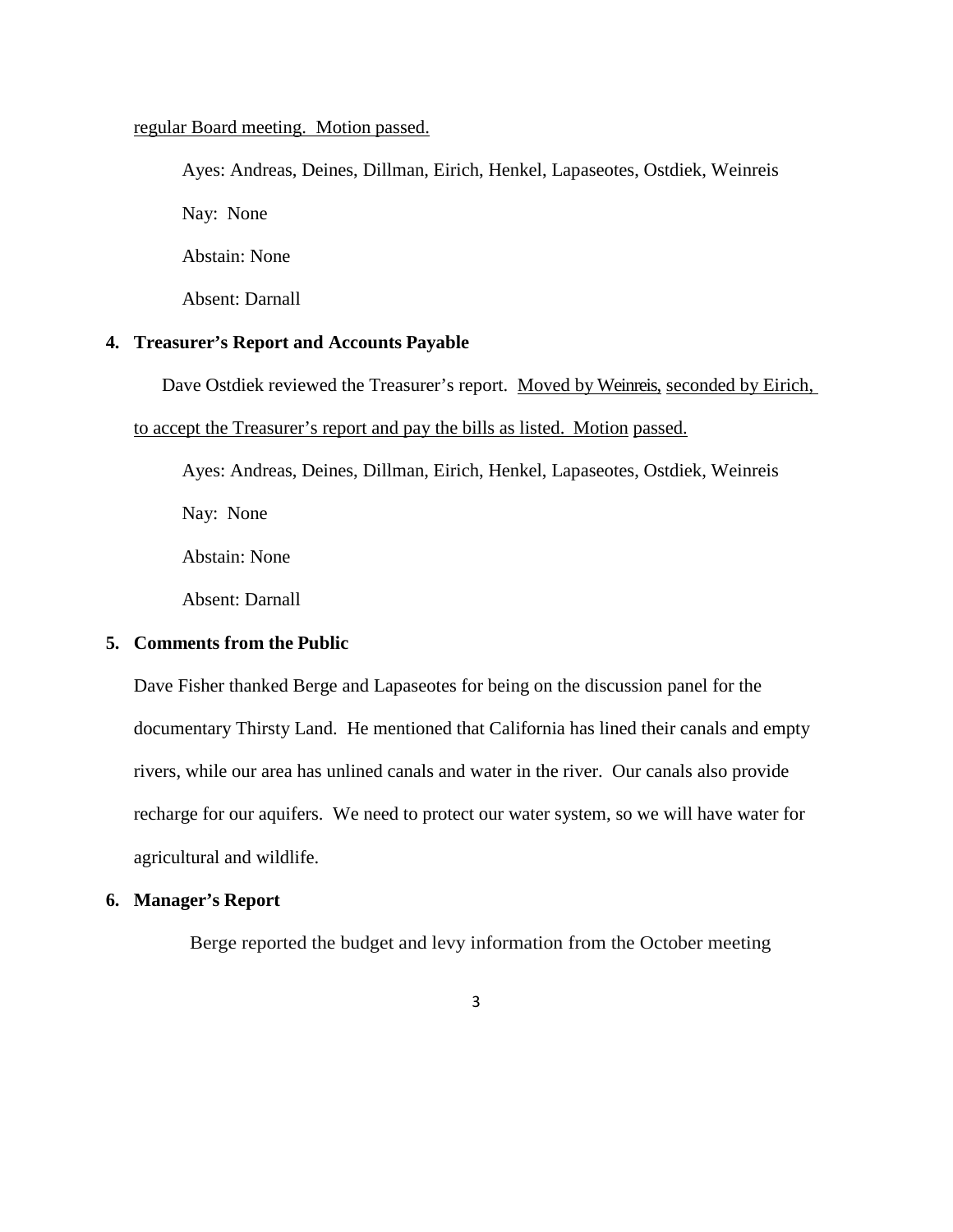was sent promptly to the required state and local agencies for their review and action as it pertains to the collection of the levy that we are requesting from property owners.

Our staff was summoned to Morrill County to further explain our budget and the necessary increase in property tax asking to fund our projects and programs. As budgeted, we have completed a major overhaul of the parking lot and the northern sidewalk. The total cost has come in under budget by nearly \$13,000. We are awaiting a visit from Simon Contractors to inspect a few problem areas on the parking lot project.

Recently the US Army Corps of Engineers completed dam assessments on several structures under our purview. While those inspections are on file here at the office, it is worth noting that the Corps requested information related to the operations plans and the emergency plans for each. The District has provided those to that agency for their use where possible and will be raising the others as an issue at the upcoming Gering Valley Flood Control Project meeting later in November.

Drought Tournament planning continues in earnest, and we now have 30 positive RSVPs for the tournament. Final touches are being put on the drought scenario. The National Drought Mitigation Center was integral in the planning the tournament. The Drought Tournament will take place on November 18<sup>th</sup>.

Next week, Berge and Cross will be meeting with Mark Brohman to discuss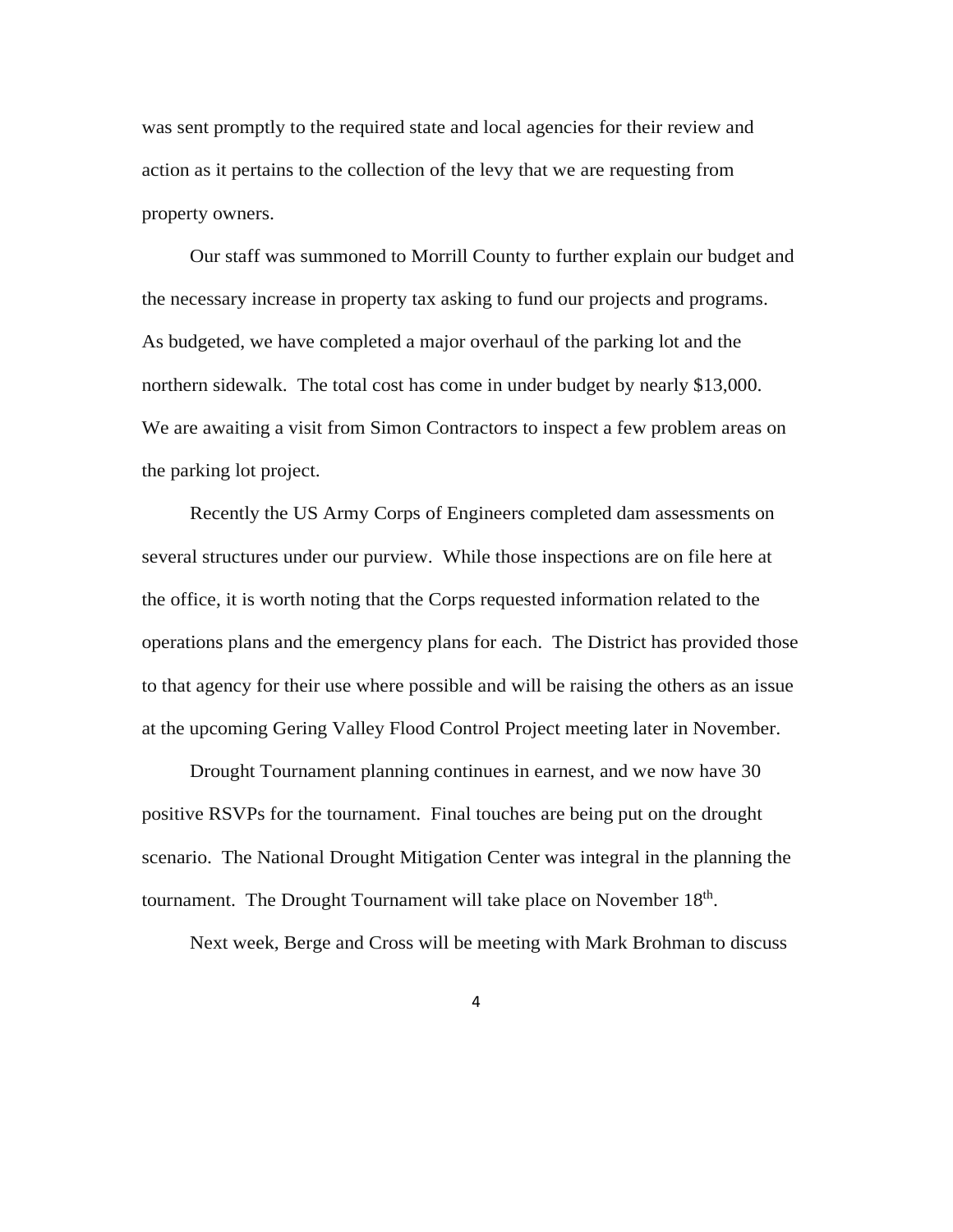our 2<sup>nd</sup> Year funding through NET for telemetry equipment to ensure that we can make our third order in a timely way. The next meeting of the Basin Wide Planning Group is scheduled for November 16<sup>th</sup> in North Platte. Prior to that meeting, staff hope to meet with all of our stakeholder representatives to ensure that they understand their limitations in this process and to fully brief them on the Western Water Use Management Model.

The District has had excellent weather for flow meter reads so far this fall, and 638 meters have either been read or have been attempted to be read. This does not indicate that final reports are ready to be prepared, but it is very good progress. Staff are working with ARI to utilize a software program that the District owns to do our own quick reference retirement analyses. Berge estimates that this could save the District \$10,00-\$12,000 per year.

A representative from IdeaBank will be coming to the November board meeting to present on the new website for the NRD. Berge and Cross will be asking each subcommittee to come to terms with a regular schedule for meeting in the next few weeks. They have asked employee committees to do the same as our Board subcommittees to take the guess work out of meeting times and agenda items. Staff will be working on proposed changes to our Employee Manual for the Budget and Personnel Subcommittee to consider soon. The District has a little over 400 ac pending on groundwater retirements and several hundred surface water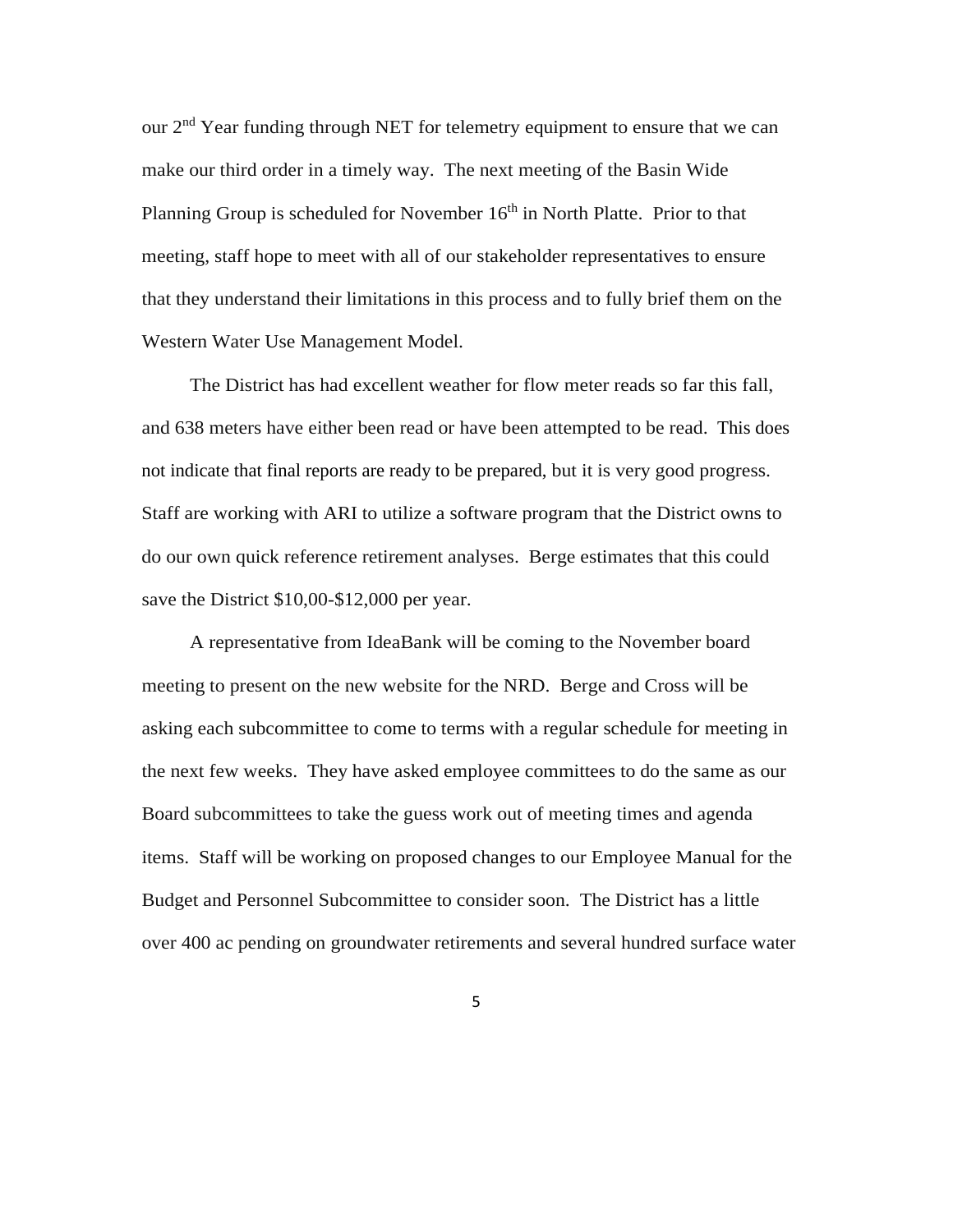leases pending that could be completed yet this calendar year.

Berge will be speaking at the Nebraska Water Symposium next Thursday in Lincoln. Berge and Lapaseotes served on a Panel for a discussion following the screening of the documentary "Thirsty Land." Seth Popp, Scott Schaneman, Dave Wolf and Berge presented on our telemetry project at the NARD Annual Conference in September.

# **7. Consideration of Letter in Response to CNIPPID Request to Participate in Internal Model Review.**

Berge reported last month, the board tabled a request by Central Nebraska Public Power and Irrigation District (CNPPID) to share the Western Water Use Management Model with their staff and modeler. The board requested Thad Kuntz to reach out and gather more information on what they wanted. Kuntz did contact both Don Kraus and CNPPID's modeler. They worked out what information CNPPID wanted, and what we will share. A response letter has been prepared and was provided in the Board packet. Moved by Deines, seconded by Dillman to approve request letter to be sent to Central Nebraska Public Power and Irrigation District regarding their viewing of the model. Motion passed.

Ayes: Andreas, Deines, Dillman, Eirich, Henkel, Lapaseotes, Ostdiek, Weinreis Nay: None

Abstain: None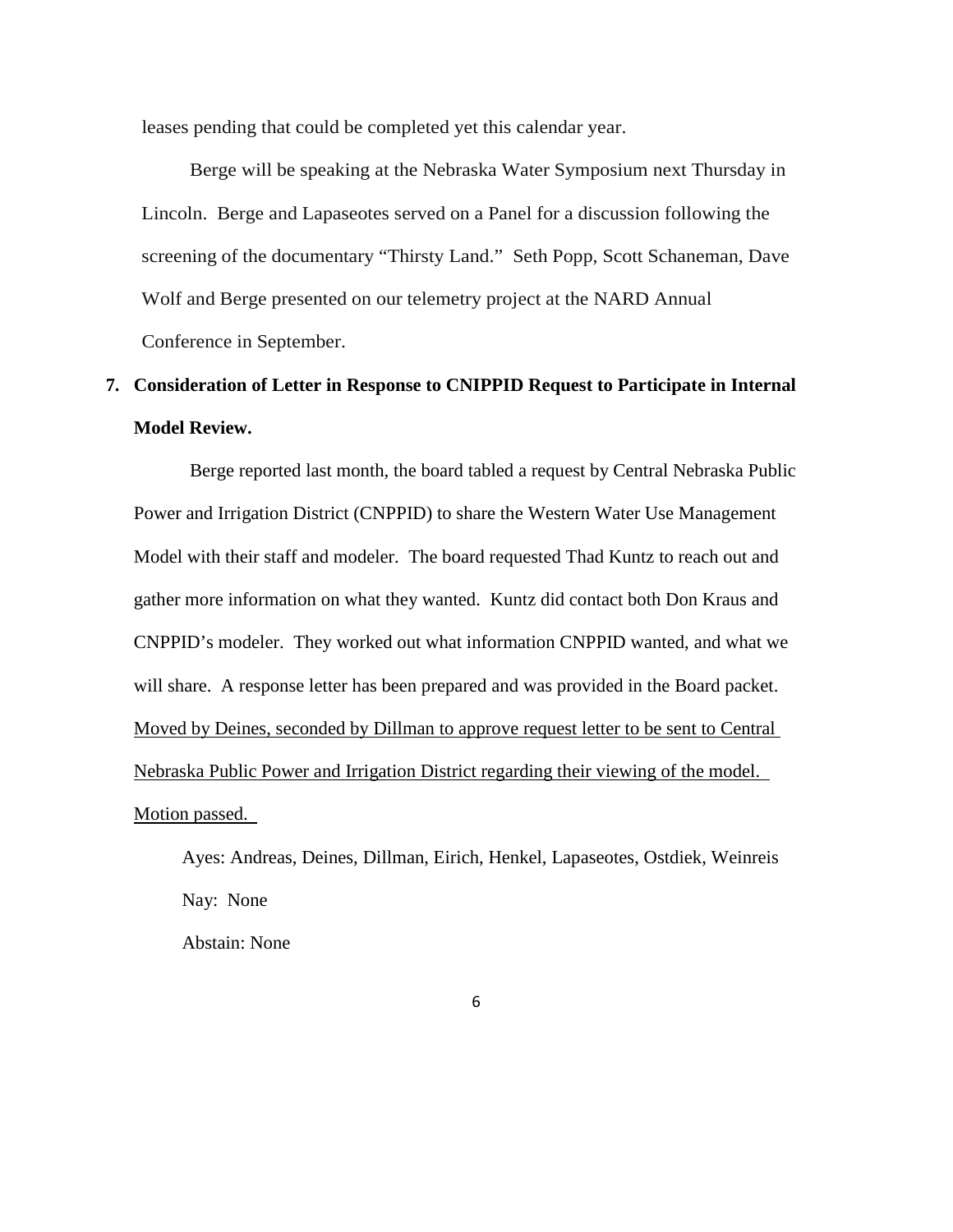Absent: Darnall

#### **8. Consideration of Easement with City of Gering for South City Drain**

Berge reported the City of Gering would like to bury electrical lines near Lockwood Road and County Road P. The lines need to be buried a little bit deeper because the lines are going under the South City Drain, which is part of the Gering Valley Flood Control Project. We own part of the drain, and an easement is necessary. An Easement agreement has been drafted and is available to the Board in their packets. Moved by Deines, seconded by Ostdiek, to approve the Easement with the City of Gering for South City Drain. Motion passed.

Ayes: Andreas, Deines, Dillman, Eirich, Henkel, Lapaseotes, Ostdiek, Weinreis Nay: None

Abstain: None

Absent: Darnall

# **9. Discussion of Public Hearing Testimony for Purposed Amendment to Chapter 1 of the Ground Water Management Area Rules and Regulations.**

The public hearing on the proposed North Platte NRD Purposed Amendment to Chapter 1 of the Ground Water Management Area Rules and Regulations was opened at 3:00 p.m., MDT, by Hearing Officer Steve Smith. Notice of this hearing was published three times in the Scottsbluff Star-Herald on September 15, 22, and 29, 2016. The proposed amendment would insert a variance process into the rules. The North Platte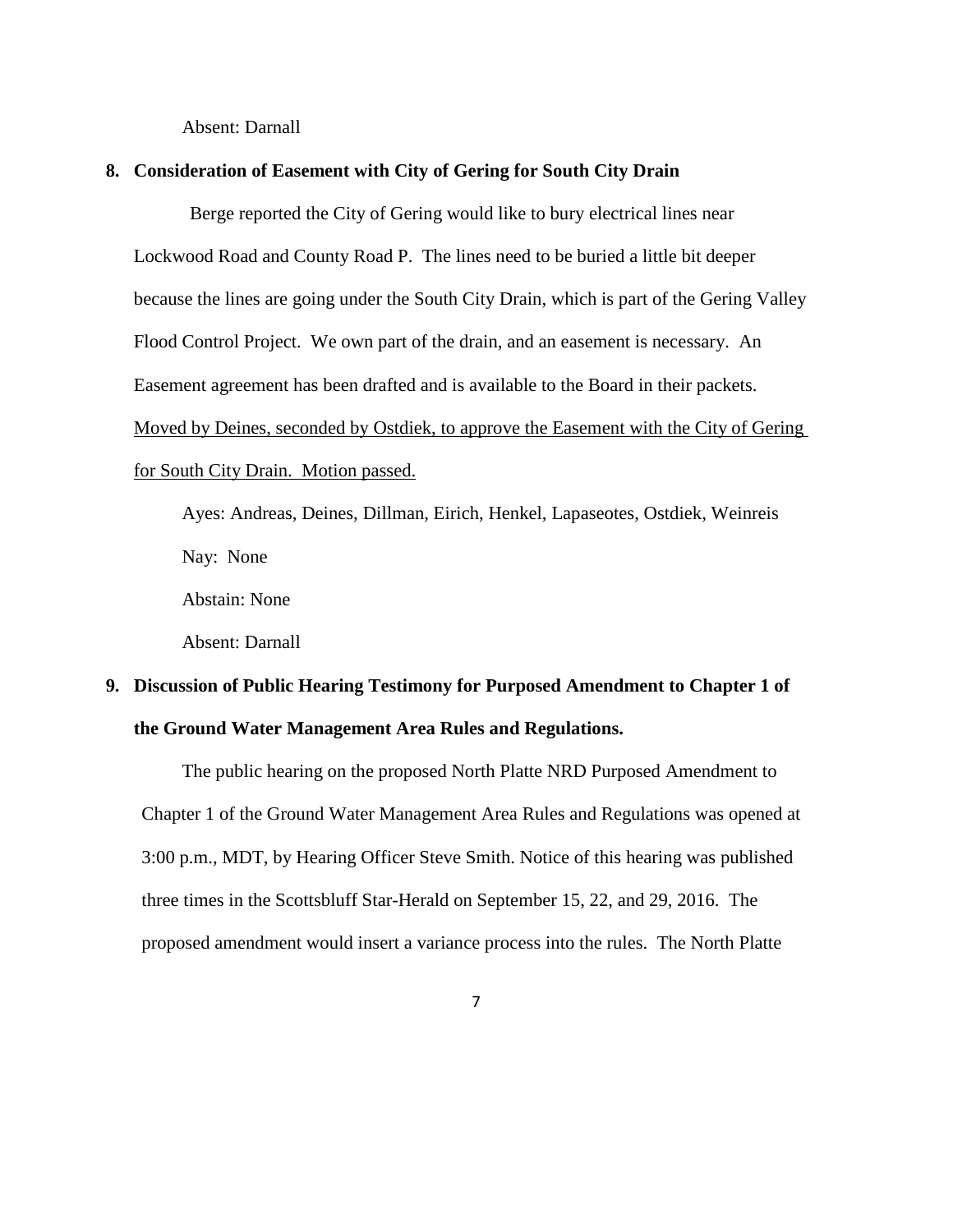NRD submitted seven exhibits to the hearing and provided the only testimony. John Berge, General Manager of the North Plate NRD, provided the background and purpose of the amendment. The reason for the change is to allow our constituents to bring certain actions to the Board of Directors and have the Board consider actions that will have nominal or zero impact to third parties or other water users. The rules do not currently allow this avenue for our constituents.

Moved by Eirich, seconded by Dillman, to adjourn the Public Hearing regarding the proposed amendments to Chapter 1 of the Ground Water Management Area Rules and Regulations. Motion passed.

Ayes: Andreas, Deines, Dillman, Eirich, Henkel, Lapaseotes, Ostdiek, Weinreis Nay: None

Abstain: None

Absent: Darnall

# **a. Consideration of Adoption of Proposed Amendment to Chapter 1 of the Ground Water Management Area Rules and Regulations**

Moved by Eirich, seconded by Lapaseotes, to adopt the proposed amendments to

Chapter 1 of the Ground Water Management Area Rules and Regulations. Motion passed.

Ayes: Andreas, Deines, Dillman, Eirich, Henkel, Lapaseotes, Ostdiek, Weinreis

Nay: None

Abstain: None